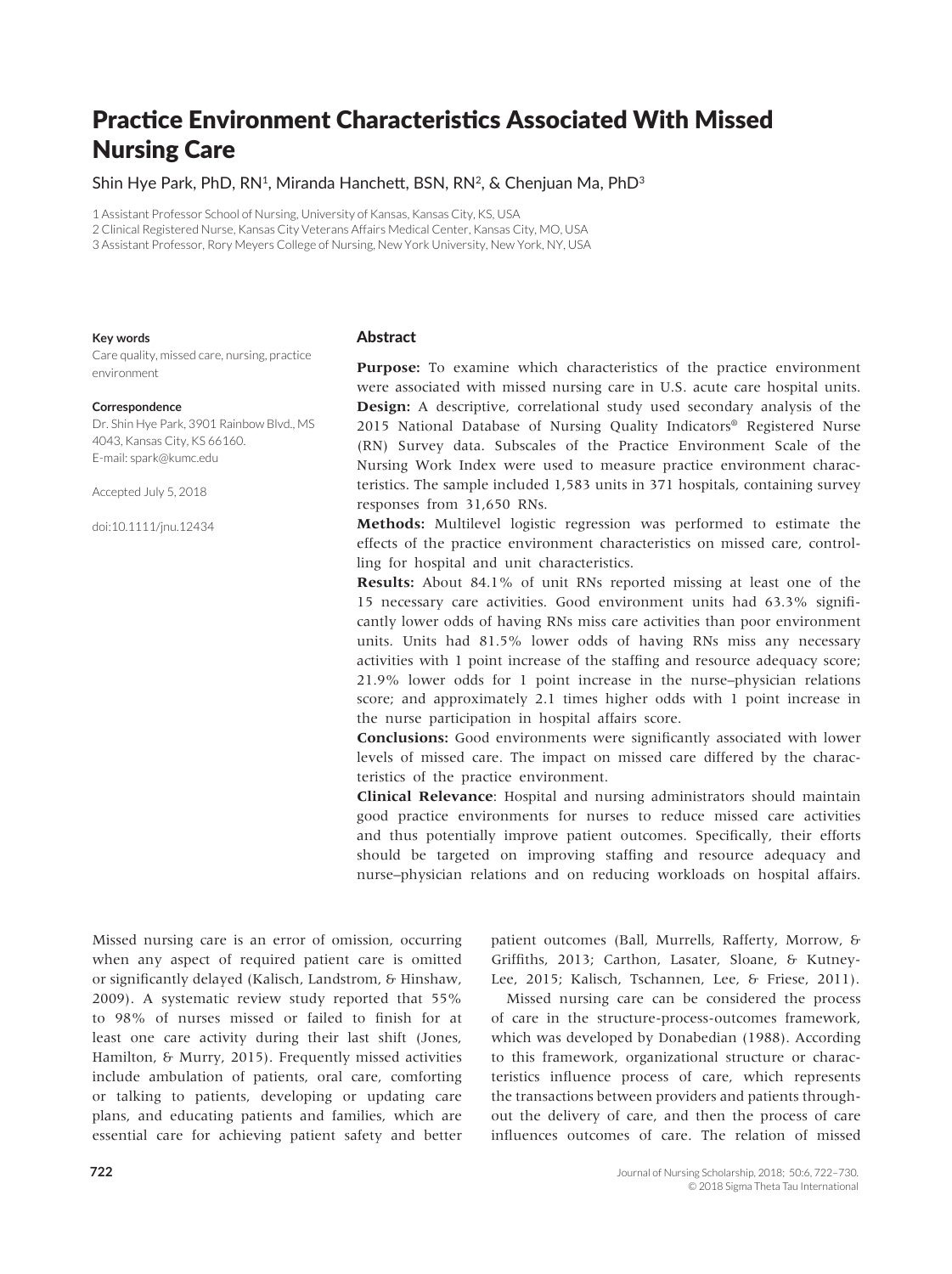care (process of care) to patient outcomes was examined in previous studies, showing that missed nursing care was related to more readmissions and pressure injuries (formerly called ulcers) as well as poorer experience of patient care (Carthon et al., 2015; Kalisch, Xie, & Dabney, 2014; Lake, Germack, & Viscardi, 2016). Evidence on linking missed nursing care to patient outcomes remains weak to moderate (Jones et al., 2015) but is growing recently due to research efforts to accumulate data on missed care, especially nationwide U.S. comparable data at the National Database of Nursing Quality Indicators® (NDNQI®). Such evidence will provide a better understanding of missed nursing care as a promising process indicator that fills gaps in the delivery of nursing care and contributes to improving patient outcomes and quality of care (Lake et al., 2016).

Researchers have not fully answered the critical question of what factors result in missed nursing care activities. Several individual factors, including nursing personnel type (registered nurse vs. nursing assistant), shift worked, and absenteeism, have been identified as factors leading to missed nursing care (Ball et al., 2013; Kalisch et al., 2011). Other researchers have referred to factors of the nurse practice environment such as perceived adequacy of labor and material resources, communication and teamwork, and safety climate as reasons for missed care (Kalisch et al., 2011; Orique, Patty, & Woods, 2016). However, empirical evidence on these relationships is inconclusive because their findings were either descriptive or based on data derived from a single hospital site. Nurse practice environment is the context in which nurses complete patient care activities. It has been found to be associated with patient outcomes, such as mortality and pressure injuries (Aiken, Clarke, Sloane, Lake, & Cheney, 2008; Ma & Park, 2015). According to Donabedian's structure-process-outcome model, the nurse practice environment also can influence the process of care, namely, missed nursing care in this study.

The importance of the overall quality of practice environment is supported by the finding from a past study examining missed care in Magnet® and non-Magnet U.S. hospitals (Kalisch & Lee, 2012). In the study, Magnet hospitals, known for good practice environments in general, had lower rates of missed nursing care than non-Magnet facilities. In addition, a study of medical and surgical nurses in English hospitals documented that nurses rating the practice environment as more positive in general were less likely to miss important care activities (Ball et al., 2013). Thus, it is important to question what characteristics of the practice environment have a significant impact on

missed nursing care and thereby potentially improving patient outcomes and quality of care. The practice environment for nursing care is commonly characterized with five dimensions: nurse participation in hospital affairs; nursing foundations for quality of care; nurse manager ability, leadership, and support of nurses; staffing and resource adequacy; and collegial nurse– physician relations (Lake, 2002). Staffing, which represents one of the characteristics of the practice environment, has been documented in the literature on missed nursing care. Significant relationships have been found between higher staffing levels and less missed nursing care (Ball et al., 2013; Cho, Kim, Yeon, You, & Lee, 2015; Kalisch, Tschannen, & Lee, 2012). Other researchers using Australian survey data suggested that inadequate resources and communication tensions among health professionals were more likely to be related to missed care (Blackman et al., 2014).

Although findings from previous studies have shed some initial light on the impact of nurse practice environments on missed care, none of them have investigated comprehensive characteristics of the practice environment in relation to missed nursing care. Furthermore, none of them examined missed care at the unit level using data from a national database, although the nursing unit is the microsystem where nurses provide patient care. Thus, we examined missed care at the unit level, using data obtained from the NDNQI, which is a unique nationwide unit-level data repository. The purpose of this study was twofold: (a) to examine the relationship between the quality of nurse practice environment and missed nursing care; and (b) to identify which characteristics of the nurse practice environment are more likely to be associated with missed nursing care.

# Methods

# Data Source and Study Sample

We conducted a descriptive, correlational study with a secondary analysis of the 2015 NDNQI Registered Nurse (RN) Survey data. The NDNQI contains information on nursing-sensitive structure, process, and outcome indicators collected at the unit level (Press Ganey, 2016). About 2,000 hospitals with over 21,000 nursing units voluntarily participate in the NDNQI program for their quality improvement purposes. Of those, nearly 17,000 units from about 800 hospitals collect RN Survey data annually. RNs who provide direct patient care at least 50% of their time and have worked for at least 3 months on their current unit are eligible to take the NDNQI RN Survey (Press Ganey, 2016). More than 300,000 RNs take the Survey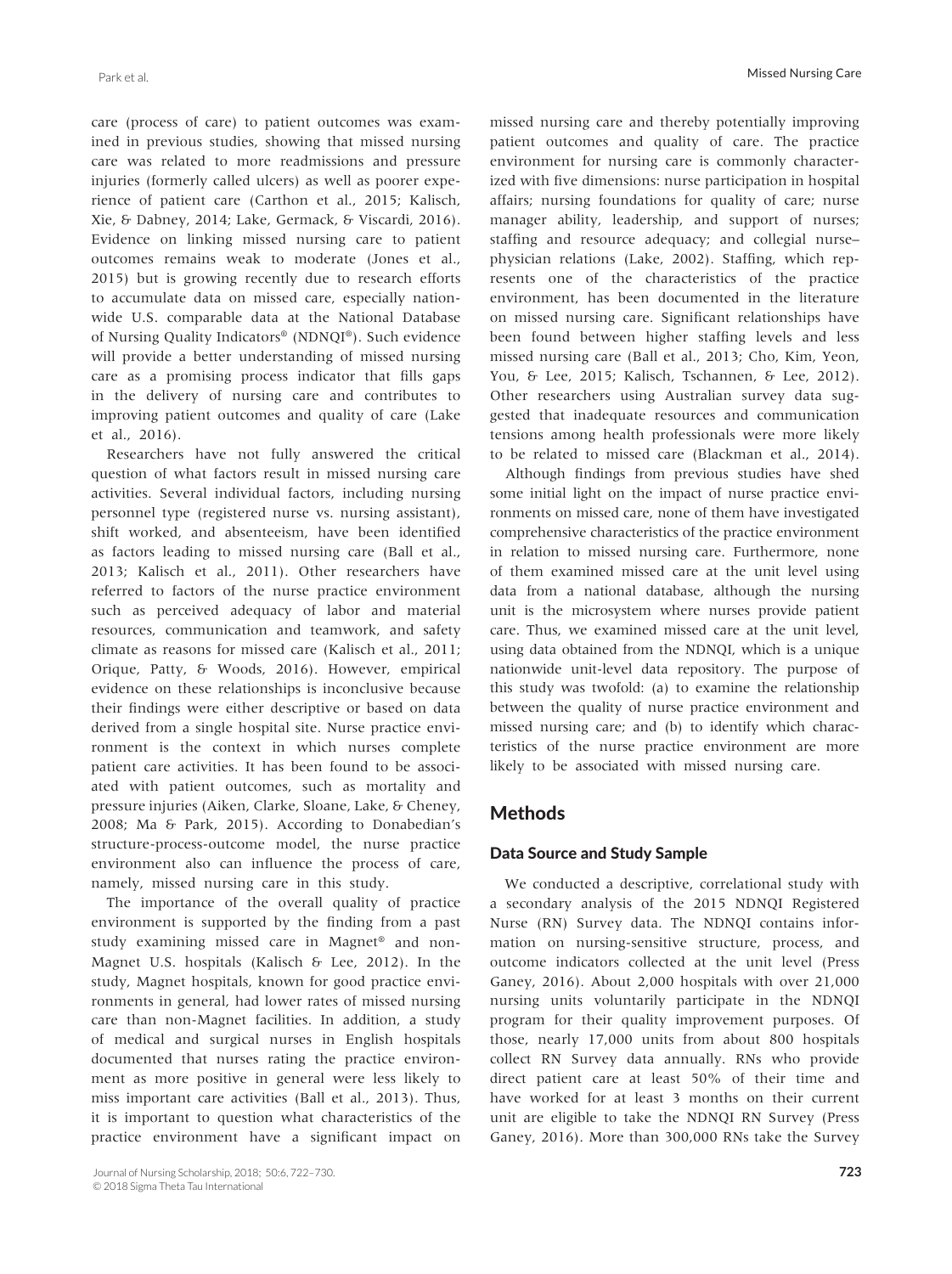every year, and nurse-level survey data are collected and aggregated at the NDNQI to measure unit-level structure, process, and outcomes of nurses. We therefore used aggregated unit-level measures to capture data on practice environments and missed care on nursing units.

This study sample included 1,583 units from 371 acute care hospitals, containing responses from 31,650 RNs. In this study, we focused on three major unit types for adult care: medical, surgical, and medicalsurgical. We included the three unit types because they are general unit types found in the majority of hospitals and provide similar care activities as compared to other types of specialty units, such as intensive care, psychiatric, and obstetric. To improve the reliability of the unit-level measures aggregated from nurse surveys, we excluded units with fewer than five RN respondents or with less than a 50% response rate.

## Measures

## **Practice environment for nurses**

The NDNQI RN Survey includes the Practice Environment Scale of the Nursing Work Index (PES-NWI), which has been endorsed by the National Quality Forum (NQF) as a nursing-sensitive indicator and has been widely used in research examining the practice environment for nurses (Lake, 2002; NQF, 2004; Warshawsky & Havens, 2011). The PES-NWI contains 31 items with 4-point Likert scales ranging from 1 (*strongly disagree*) to 4 (*strongly agree*). There are five subscales within the PES-NWI: (a) Nurse Participation in Hospital Affairs (9 items); (b) Nursing Foundations for Quality of Care (10 items); (c) Nurse Manager Ability, Leadership and Support of Nurses (5 items); (d) Staffing and Resource Adequacy (4 items); and (e) Collegial Nurse–Physician Relations (3 items; Lake, 2002). The first two subscales, Nurse Participation in Hospital Affairs and Nursing Foundations for Quality of Care, reflect the hospital-wide environment; the other three subscales (i.e., Nurse Manager Ability, Leadership, and Support of Nurses; Staffing and Resource Adequacy; and Collegial Nurse-Physician Relations) reflect the unit-level environment (Lake, 2002). The literature supports the reliability and validity of the PES-NWI for the full scale and for each subscale while presenting favorable content, construct, and criterion validity as well as high internal consistency (Lake, 2002, 2007; Swiger et al., 2017).

In this study, we measured characteristics of the practice environment on the unit by averaging item values for each PES-NWI subscale to which unit RNs responded. We also classified units into three groups:

those having good practice environments (>75th percentile of the mean distribution for the full PES-NWI scale, which was greater than 3.077 of the mean PES-NWI composite score); those with moderate environments (25th to 75th percentile, ranging from 2.774 to 3.077); and those with poor environments (<25th percentile, less than 2.774).

## **Missed nursing care**

The NDNQI RN Survey contains a question asking RNs whether or not they missed any of the 16 essential care activities because of time constraints: adequate patient surveillance; oral hygiene/mouth care; comfort/ talk with patients; adequately document nursing care; administer medications on time; treatments and procedures; prepare patients and families for discharge; develop or update patient plan of care; skin care; pain management; teach/counsel patients and family; coordinate plan of care; ambulation or range of motion; administer oral feedings on time; central line assessment/ care/maintenance; and help or counsel breastfeeding mothers/support or promote breastfeeding. The single question was formatted as a multiple-answer, multiplechoice question asking RNs to select all the choices that apply to them (i.e., allowing respondents to check off all the care activities that they missed during their last shift). The 16 essential care activities were determined by experts at the NDNQI in collaboration with outside researchers (Lake et al., 2016) and by the literature on missed care. Of the 16 activities, the activity "help or counsel breastfeeding mothers/support or promote breastfeeding" was eliminated in this study because we focused on medical, surgical, and medicalsurgical units, not including obstetric units, and consequently we used 15 missed care activities for data analysis. RN survey data were used to determine the proportion of RNs who missed a particular activity during their last shift on the unit and to compute the proportion of RNs who missed at least 1 of the 15 essential care activities during their last shift on the unit.

## **Hospital and unit characteristics**

The RN Survey dataset contains information on hospital and unit characteristics, which were reported by NDNQI member hospitals. Hospital size, teaching status, location, Magnet status, patient case mix, and unit type were chosen as covariates for multivariate analysis because these structure variables have been commonly used in nursing health services research (Aiken, Clarke, Slone, Sochalski, & Silber, 2002; Blegen, Goode, Spetz, Vaughn, & Park, 2011). Hospital size was categorized into small (<200 beds), medium (200–399 beds), and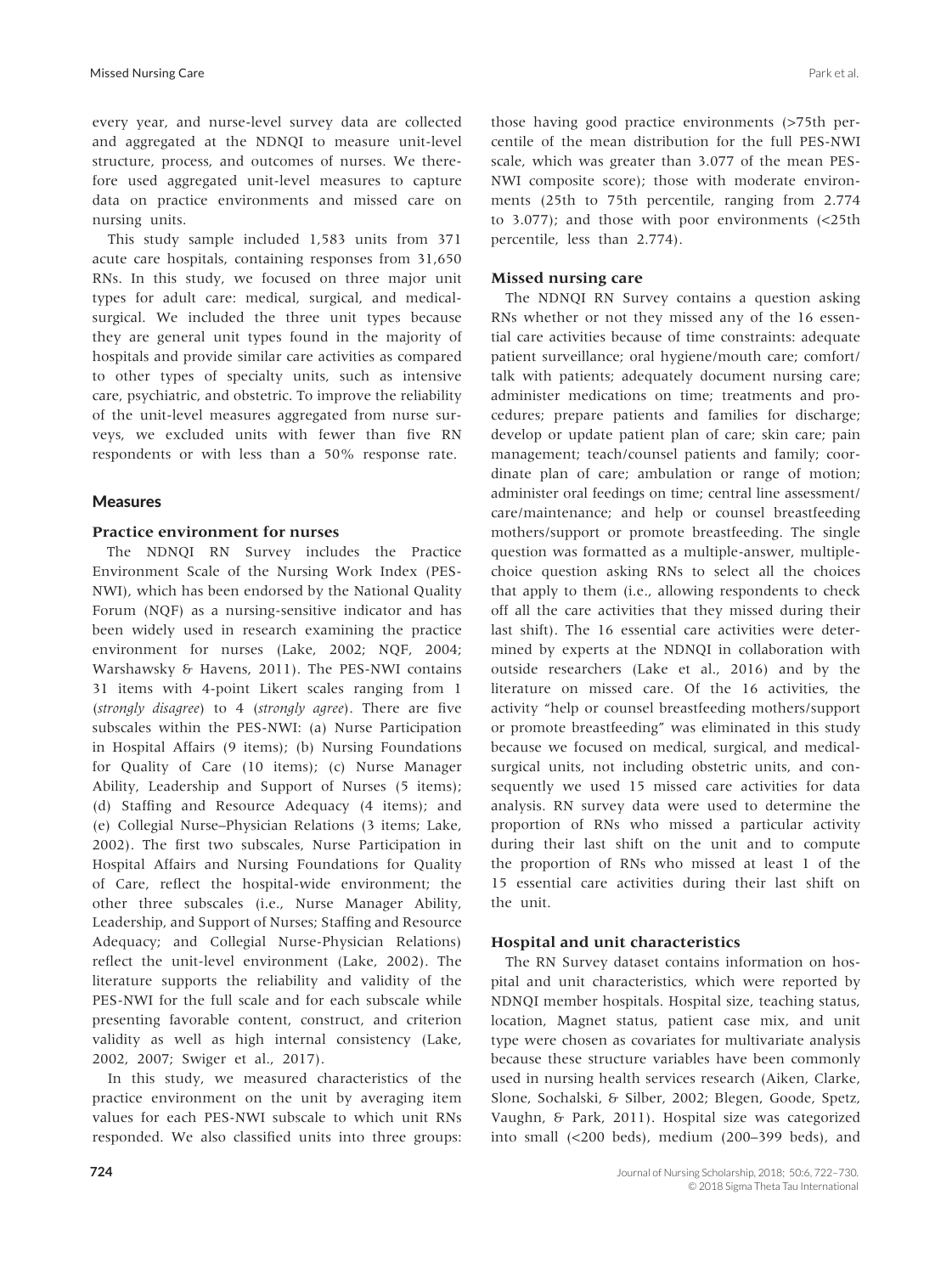large (>400 beds). Hospitals were grouped into teaching or nonteaching; and metropolitan or nonmetropolitan. Magnet hospitals are designated by the American Nurses Credentialing Center (ANCC, n.d.) and recognized for high-quality patient care and nursing excellence. Hospitals were categorized as Magnet-designated hospitals or non-Magnet hospitals. Hospital patient case mix, computed by an average relative diagnosis-related group weight of a hospital, was used to account for the level of patient acuity in the hospital and was categorized into low (below the mean), medium (mean to 1 *SD* above the mean), and high (greater than 1 *SD* above the mean) acuity. Unit types were medical, surgical, or combined medical-surgical units.

#### Data Analysis

Descriptive statistics were used to summarize sample characteristics and study variables of missed care and practice environment. We compared each missed care activity and any missed care by three practice environment groups (good, moderate, and poor). For this bivariate analysis, the Kruskal-Wallis rank test was used owing to non-normal distributions of missed care variables. While treating the proportion of missed care as a binary outcome response, we performed multilevel logistic regression to examine the relationship between the characteristics of the practice environment and any missed care on nursing units, after adjusting for hospital and unit characteristics. Multilevel logistic regression was also used to examine whether the quality of the practice environment was associated with any missed care. In consideration of the clustered data structure (i.e., units within the hospital), random intercepts for hospitals were added in regression models. All analyses were conducted in Stata Version 14.0 (State Corp, LP, College Station, TX, USA). The significance level for statistical tests was set at .05.

# **Results**

On average, about 20 RN respondents on a unit completed the survey  $(SD = 11.47)$ . The mean response rate on a unit was  $71.4\%$  (*SD* = 25.32). The study sample included medical (32.9%), surgical (25.3%), and medical-surgical combined (41.8%) units for adult care  $(N = 1,583$  units; see Table 1). The sample also included units from hospitals that were small (<200 beds; 29.6%), medium (200–399 beds; 37.8%), and large  $(\geq 400$  beds; 32.6%). The sample was predominantly from units in metropolitan areas (94.6%). Half or more were from units in teaching hospitals (56.3%),

|                             | Table 1. Descriptive Summary of Hospital and Unit Characteristics |  |  |  |
|-----------------------------|-------------------------------------------------------------------|--|--|--|
| $(N = 1.583 \text{ units})$ |                                                                   |  |  |  |

| Characteristics               | n     | %    |
|-------------------------------|-------|------|
| Unit type                     |       |      |
| Medical                       | 521   | 32.9 |
| Surgical                      | 400   | 25.3 |
| Medical-surgical combined     | 662   | 41.8 |
| Magnet status                 |       |      |
| Magnet                        | 503   | 31.8 |
| Non-Magnet                    | 1,080 | 68.2 |
| Hospital size                 |       |      |
| Small (<200 beds)             | 468   | 29.6 |
| Medium (200-399 beds)         | 599   | 37.8 |
| Large ( $\geq$ 400 beds)      | 516   | 32.6 |
| Teaching status               |       |      |
| Teaching                      | 891   | 56.3 |
| Nonteaching                   | 692   | 43.7 |
| Location                      |       |      |
| Metropolitan                  | 1,497 | 94.6 |
| Nonmetropolitan               | 86    | 5.4  |
| Patient case mix <sup>a</sup> |       |      |
| Low acuity                    | 251   | 17.2 |
| Medium acuity                 | 830   | 56.7 |
| High acuity                   | 382   | 26.1 |
|                               |       |      |

<sup>a</sup>n = 1,463 units due to missing values.

those with medium patient acuity (56.7%), and in non-Magnet hospitals (68.2%).

According to the results of the PES-NWI reliability testing, our data at the individual RN level showed high reliability for internal consistency,  $\alpha = 0.96$  for the full scale and all α values above 0.86 for the five subscales. The intraclass correlation coefficient (ICC[1,2]) obtained from one-way analysis of variance was used to check the reliability of the unit-level PES-NWI. Using our study sample, the unit-level PEW-NWI aggregated from RN responses was reliable, presenting all ICCs[1,2] above 0.6 (Shrout, 1998). The ICC[1,2] was 0.83 for the full scale and ranged from 0.75 (collegial nurse–physician relations) to 0.87 (staffing and resource adequacy).

Descriptive statistics for the missed care and PES-NWI variables are presented in Table 2. The mean for the full PES-NWI scale was 2.92 (*SD* = 0.25). Means for the five PES-NWI subscales ranged from 2.54 to 3.12. On average, about 84.1% of RNs on units reported missing at least 1 of the 15 necessary nursing care activities  $(SD = 13.79)$ . The most frequently missed care activities were comfort/talk with patients (51.4%), followed by ambulation or range of motion (31.9%), teach/counsel patients and family (29.6%), administer medications on time (26.2%), and oral hygiene/mouth care (22.9%).

Differences in missed care activities among the three practice environment groups are reported in Table 3.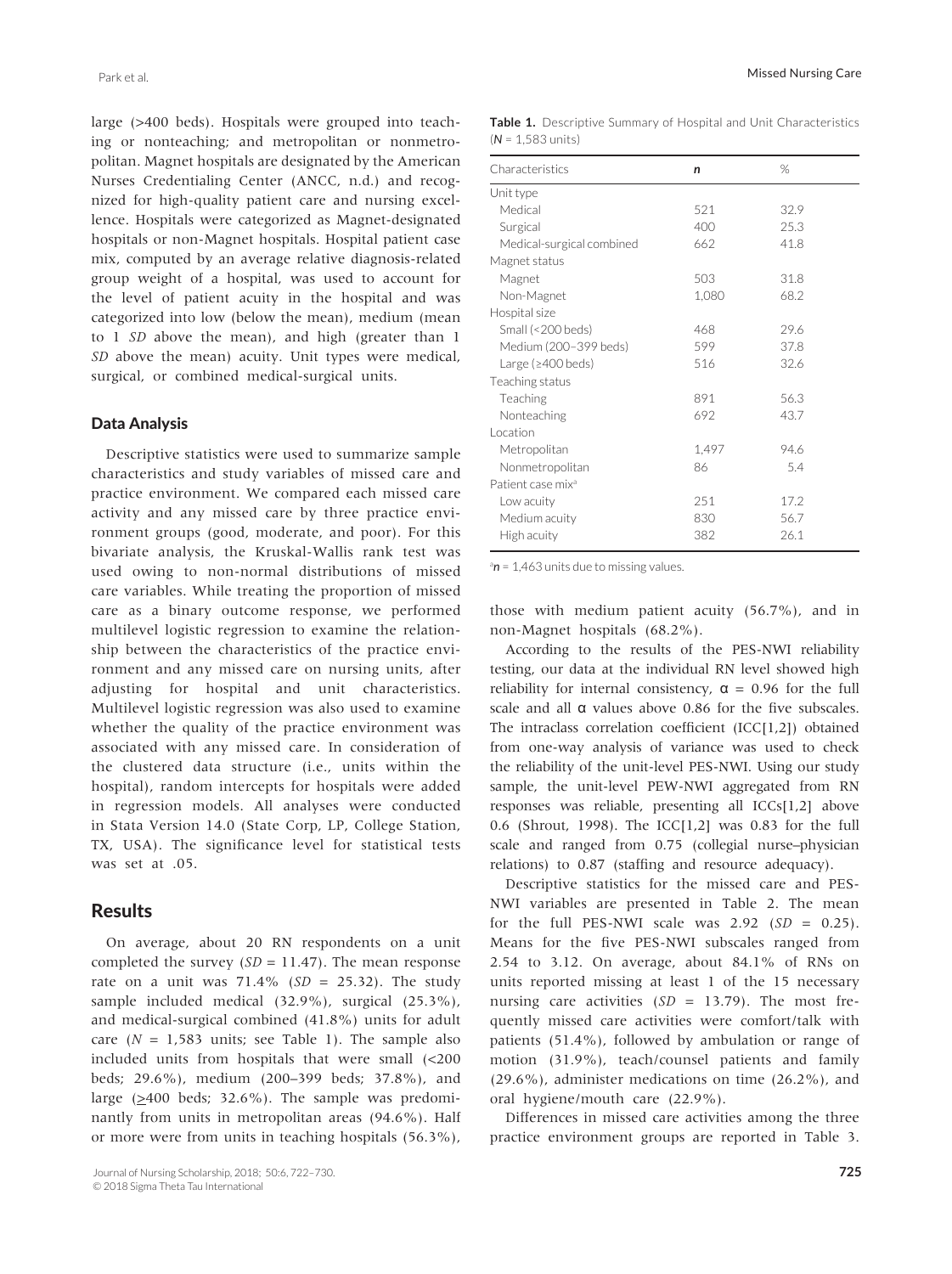| <b>Table 2.</b> Descriptive Summary of Missed Nursing Care and Nursing |  |  |  |
|------------------------------------------------------------------------|--|--|--|
| Practice Environment ( $N = 1.583$ units)                              |  |  |  |

| Variable                                       | Mean (SD)     |
|------------------------------------------------|---------------|
| Missed nursing care activities                 |               |
| Comfort/talk with patients                     | 51.38 (18.29) |
| Ambulation or range of motion                  | 31.91 (17.07) |
| Teach/counsel patients and family              | 29.60 (16.80) |
| Administer medications on time                 | 26.20 (16.95) |
| Oral hygiene/mouth care                        | 22.86 (15.99) |
| Develop or update patient plan of care         | 21.77 (16.03) |
| Adequately document nursing care               | 20.55 (14.36) |
| Adequate patient surveillance                  | 19.79 (14.86) |
| Prepare patients and families for discharge    | 10.90 (10.05) |
| Coordinate patient care                        | 10.16 (10.27) |
| Skin care                                      | 9.91(10.30)   |
| Treatments and procedures                      | 6.49(8.26)    |
| Administer oral feedings on time               | 6.14(8.71)    |
| Pain management                                | 4.73(6.60)    |
| Central line assessment/care/maintenance       | 3.23(5.58)    |
| Any missed care activities                     | 84.06 (13.79) |
| Practice environment characteristics           |               |
| Nurse participation in hospital affairs        | 2.89(0.28)    |
| Nursing foundations for quality of care        | 3.12(0.21)    |
| Nurse manager ability, leadership, and support | 3.04(0.33)    |
| Staffing and resource adequacy                 | 2.54(0.39)    |
| Collegial nurse-physician relations            | 3.03(0.25)    |
| Practice environment, overall                  | 2.92(0.25)    |

*Note*. Missed care was measured by the percentage of registered nurses (RNs) who reported care missed for each particular activity on the unit. Any missed care activities were computed by the percentage of unit RNs who missed at least one activity among the 15 particular activities.

All missed care activities significantly differed by poor, moderate, and good practice environment groups  $(p < .001)$ . Units with poor environments consistently showed greater means for the 15 necessary missed care activities, compared to those with moderate or good environments. On average, about 88.9% of RNs reported missing at least one care activity in poor environment units, compared to 76.9% in good environments and 85.2% in moderate environments. The differences were statistically significant,  $\chi^2$  (2, *N* =  $1,583$ ) = 190.04,  $p < .001$ .

Table 4 presents the results of the adjusted multilevel logistic regression analyses estimating the effect of the practice environment on any missed nursing care. A model was performed with five characteristics of the practice environment (Model 1) and another with three practice environment groups (Model 2). As shown in Model 1, units had 81.5% lower odds of having RNs missing any care activities with 1 point increase of the staffing and resource adequacy score (95% confidence interval [CI] 0.156–0.220); they also had 21.9% lower odds for having RNs missing any care activities

with 1 point increase in the nurse–physician relations score (95% CI 0.622–0.981). On the contrary, with 1 point increase in the nurse participation in hospital affairs score, units had approximately 2.1 times higher odds of having RNs missing any care activities (95% CI  $1.465-2.957$ ). Model 2 in Table 4 shows that good environment units had 63.3% lower odds of having RNs missing care activities than poor environment units (95% CI 0.335–0.425). Similarly, moderate environment units had 36.7% lower odds as compared to poor environment units (95% CI 0.568–0.705).

## **Discussion**

We examined the relationship between practice environments and missed nursing care while analyzing large unit-level data containing 31,650 RN surveys collected from 1,583 units in 371 U.S. hospitals. Our study provides comprehensive understanding on this relationship by examining diverse dimensions of the practice environment with a valid, reliable, and widely used tool of the practice environment (i.e., PES-NWI). Findings from this study present strong evidence that good practice environments were associated with lower levels of missed care on nursing units. To be specific, we found that nurses on units with better staffing and resource adequacy and better nurse–physician relations were less likely to miss necessary care activities during their shift. Nurses were almost twice as likely to miss necessary care activities on units where nurses were more involved in hospital affairs.

Our findings strengthen evidence that missed care is common in nursing. We found that about 84% of nurses on medical and surgical units missed at least one necessary care activity. Previous studies similarly showed higher levels of missed care, in a range of 75% to 86% (Ball et al., 2013; Lake et al., 2016). Our study expands the evidence by showing that the amount of missed care differed by the quality of the practice environment on nursing units. Nurses reported significantly higher levels of any missed care when they worked on units with poor practice environments as compared to good or moderate environments, even after adjusting for hospital and unit characteristics. We also found that all the 15 necessary care activities examined in this study were more likely to be missed on units with poor practice environments, as similarly shown by Carthon et al. (2015).

We found that the most frequently missed nursing care was comforting and talking with patients. Nearly half of nurses on units reported they missed this particular activity, which is consistent with findings from previous studies (Ball et al., 2013; Carthon et al., 2015;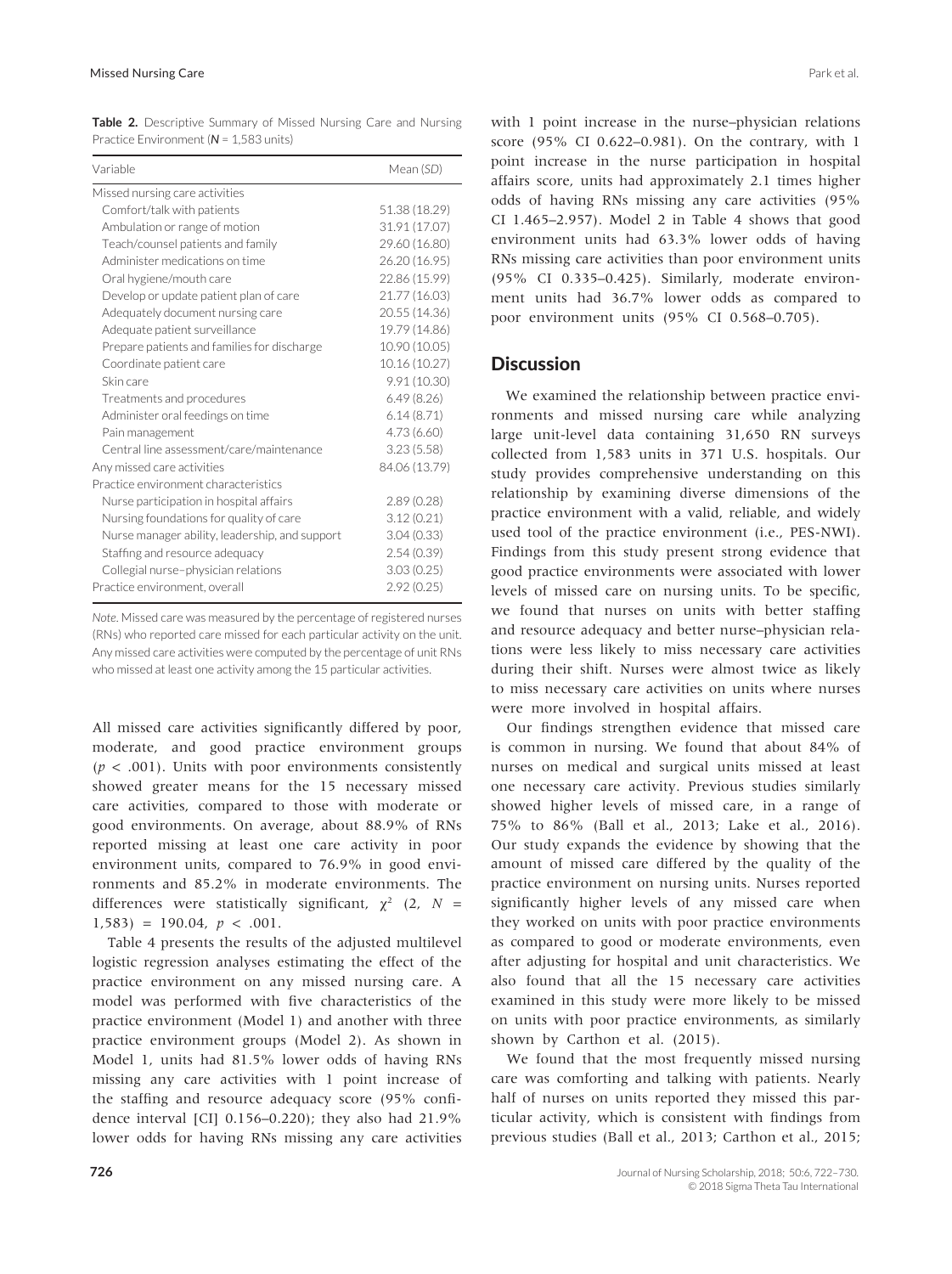| <b>Table 3.</b> Comparison of Missed Nursing Care by the Quality of Practice Environment |
|------------------------------------------------------------------------------------------|
|------------------------------------------------------------------------------------------|

| Missed nursing care                         | Poor ( $n = 396$ )<br>Mean (SD) | Moderate ( $n = 791$ )<br>Mean (SD) | Good ( $n = 396$ )<br>Mean (SD) | $\chi^2$ statistic <sup>a</sup> |
|---------------------------------------------|---------------------------------|-------------------------------------|---------------------------------|---------------------------------|
| Comfort/talk with patients                  | 61.92 (18.17)                   | 51.81 (16.36)                       | 39.99 (15.25)                   | 301.91                          |
| Ambulation or range of motion               | 39.50 (18.85)                   | 32.26 (15.95)                       | 23.61 (13.29)                   | 179.39                          |
| Teach/counsel patients and family           | 39.89 (18.92)                   | 28.62 (14.34)                       | 21.28 (13.56)                   | 252.66                          |
| Administer medications on time              | 34.44 (19.98)                   | 25.94 (15.06)                       | 18.50 (13.05)                   | 165.57                          |
| Oral hygiene/mouth care                     | 30.60 (18.79)                   | 22.69 (14.79)                       | 15.46 (10.86)                   | 170.90                          |
| Develop or update patient plan of care      | 29.52 (19.24)                   | 21.31 (14.25)                       | 14.93 (12.02)                   | 156.46                          |
| Adequately document nursing care            | 26.04 (16.60)                   | 20.78 (13.20)                       | 14.60 (11.64)                   | 142.98                          |
| Adequate patient surveillance               | 29.29 (18.04)                   | 19.06 (12.47)                       | 11.74 (9.58)                    | 271.96                          |
| Prepare patients and families for discharge | 15.35 (12.86)                   | 10.19(8.72)                         | 7.87(7.58)                      | 94.53                           |
| Coordinate patient care                     | 15.70 (13.88)                   | 9.39(8.10)                          | 6.17(7.08)                      | 164.13                          |
| Skin care                                   | 15.03 (13.65)                   | 9.33(8.85)                          | 5.94(6.23)                      | 126.57                          |
| Treatments and procedures                   | 10.16 (11.34)                   | 6.01(6.65)                          | 3.77(5.89)                      | 99.52                           |
| Administer oral feedings on time            | 8.79 (10.20)                    | 5.53(7.55)                          | 4.71(8.73)                      | 57.63                           |
| Pain management                             | 6.94(9.03)                      | 4.51(5.74)                          | 2.95(4.36)                      | 46.23                           |
| Central line assessment/care/maintenance    | 5.13(7.70)                      | 2.96(4.90)                          | 1.87(3.41)                      | 31.46                           |
| Any missed care activities                  | 88.92 (13.00)                   | 85.23 (11.86)                       | 76.85 (15.25)                   | 190.04                          |

*Note*. *N* = 1,583. All *p* values were less than .001.

a Owing to non-normal distributions, Kruskal-Wallis rank tests were used to examine the group differences.

**Table 4.** Effects of Practice Environment on Any Missed Nursing Care

|                        |                                                   | OR    | 95% CI                    | p value |
|------------------------|---------------------------------------------------|-------|---------------------------|---------|
| Model<br>1             | Staffing and resource<br>adequacy                 | 0.185 | $0.156 - 0.220$           | 0.001   |
|                        | Nurse participation in<br>hospital affairs        | 2.081 | $1.465 - 2.957 \le 0.001$ |         |
|                        | Collegial nurse-physician<br>relations            | 0.781 | $0.622 - 0.981$           | .033    |
|                        | Nursing foundations for<br>quality of care        | 0.892 | $0.552 - 1.442$ .642      |         |
|                        | Nurse manager ability,<br>leadership, and support | 1.145 | $0.941 - 1.390$ .170      |         |
| Model<br>$\mathcal{P}$ | Poor practice environment<br>(reference)          |       |                           |         |
|                        | Moderate practice<br>environment                  | 0.633 | $0.568 - 0.705$           | $<$ 001 |
|                        | Good practice<br>environment                      | 0.377 | $0.335 - 0.425$           | $<$ 001 |

*Note*. *N* = 1,463 owing to missing values on the patient case mix variable. CI = confidence interval; OR = odds ratio. Multilevel logistic regression was performed while controlling for hospital and unit characteristics (e.g., teaching status, hospital size, Magnet status, location, patient case mix, and unit type). In Model 1, we examined the effects of the characteristics of the practice environment on any missed care on nursing units. In Model 2, we examined the effects of the quality of the practice environment on any missed care on nursing units.

Lake et al., 2016). In our study, the second most frequently missed care was ambulation or range of motion, and the third most frequently missed care was teaching and counseling patients and family. They were ranked highly in previous studies as well (Ball et al., 2013; Carthon et al., 2015; Lake et al., 2016).

Findings from our study indicate that each characteristic of the practice environment affects unit nurses' missed nursing care in different ways with regard to the significance, direction, and magnitude of the influence. Of the five practice environment characteristics, improving staffing and resource adequacy was the most influential as well as significant factor to predict lower rates of missed nursing care. To reduce missed care activities, improving nurse–physician relationships was also important in our study. Similarly, previous studies also identified inadequate staffing and resources as well as communication tension as important predictors for missed care (Ball et al., 2013; Blackman et al., 2014; Kalisch et al., 2011). The characteristics of nursing foundation for quality of care and nurse manager ability, leadership, and support were not significantly related to missed nursing care in our study.

Interestingly, we found that an increased participation in hospital affairs was related to an increase in missed nursing care. Nurses can have better work experience and have a stronger engagement with their facility when they are more involved in hospital affairs (e.g., internal governance, policy decisions, and committee work). Past studies empirically showed that the involvement of nurses in hospital affairs was associated positively with the intention to stay and job satisfaction, but negatively with burnout (Friese & Himes-Ferris, 2013; Kutney-Lee et al., 2016). However, higher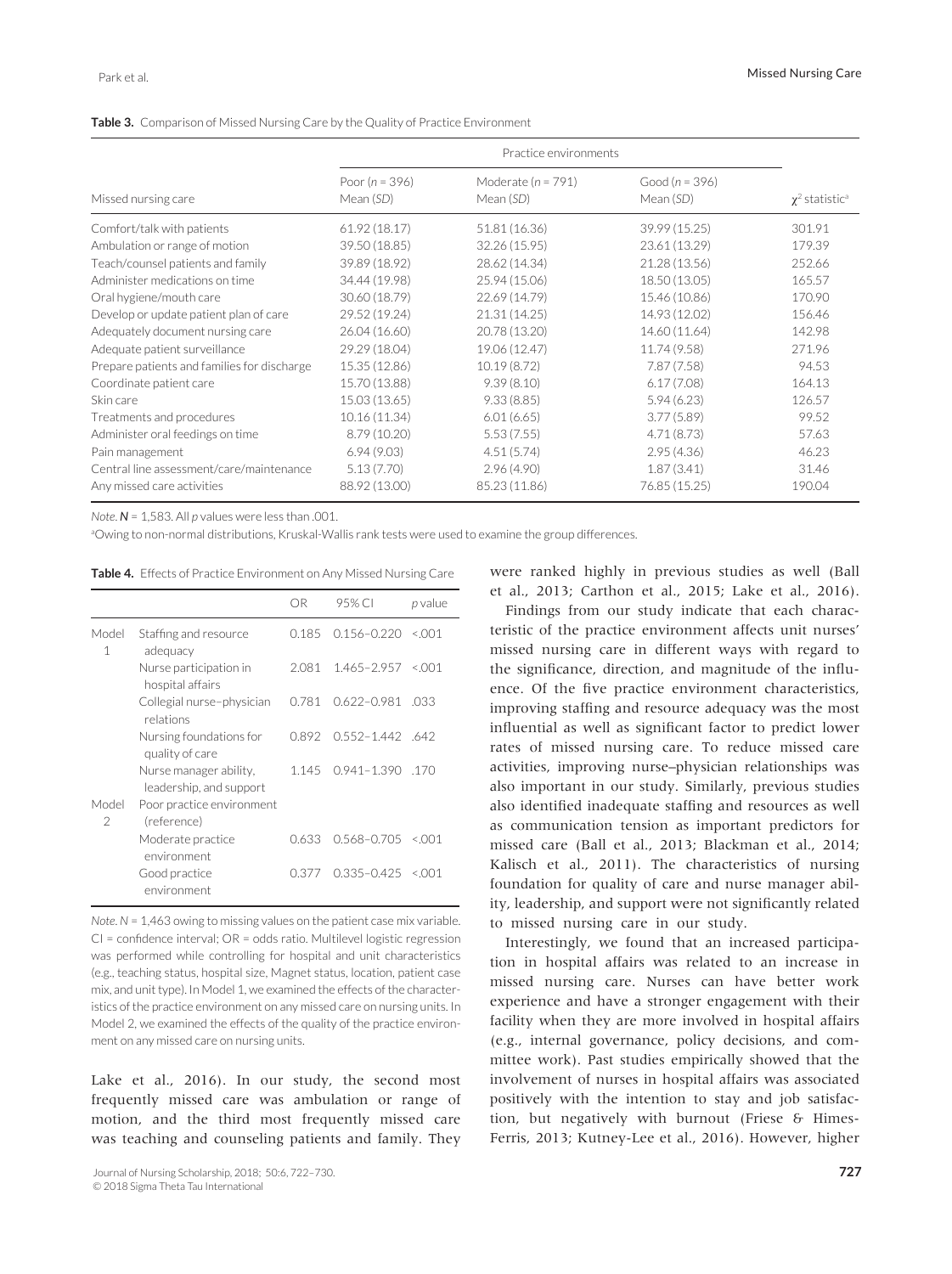levels of participation in hospital affairs can increase the burden on nurses who should provide direct patient care. Our finding supports that it is possible that nurses who participate more actively in hospital affairs might find less time to provide necessary nursing care activities to their patients and also might have an increased nursing workload.

It is known that the process of care is hard to measure or capture in nursing health services research. Thus, researchers have focused on directly linking structure (e.g., nurse staffing or hospital characteristics) to patient outcomes, not testing the process of care, although their studies have been based on Donabedian's structureprocess-outcomes framework (Kane, Shamliyan, Mueller, Duval, & Wilt, 2007). Some researchers suggest that missed nursing care may be a promising measure that enables us to capture the process of care (Kalisch & Lee, 2012; Lake et al., 2016). Our study tested and supported the relationship between practice environments (structure) and missed nursing care (process) using cross-sectional data. Past studies also showed fragmented, cross-sectional associations of missed care with either structure or outcomes (Ball et al., 2016; Carthon et al., 2015; Lake et al., 2016). Future research is needed to examine causal links among structure, missed care, and outcomes together. Moreover, missed care can be used as a mediator in the structure-outcomes relationship as noted by Lake et al. (2016). Thus, completing mediation testing in a study will be helpful to better understand how missed care functions in the structure-process-outcomes framework.

Although analyzing a large sample (1,583 units in 371 U.S. hospitals) was a study strength, our findings might not be generalizable to all types of hospital units. Our sample included more units in larger, metropolitan, teaching, and Magnet hospitals in the United States (ANCC, n.d.; Horwitz et al., 2017). We only investigated missed nursing care and practice environment characteristics in medical, surgical, and medical-surgical combined units for adult patient care. Thus, our results may not apply to other unit types in the hospital such as intensive care units, obstetrical units, or pediatric units. In our study, we examined 15 missed nursing care activities; however, there might be other care activities important but unmeasured in this study. Furthermore, missed care variables were measured based on self-reported RN survey data; therefore, there might be a potential for response bias. Specific missed care activities might be under- or over-reported because RNs may be unable to remember their activities accurately (Jones et al., 2015).

Missed nursing care is often overlooked because it has not been recognized as or resulted in an actual adverse event yet. The volume of missed care tends

**728**

to be underestimated owing to data derived from nurses' self-reports (Kalisch et al., 2011; Lake et al., 2016), although a considerable amount of nursing care activities may be missed when nurses provide patient care in hospitals. Furthermore, missed care may lead to actual adverse events and negatively affect quality and safety of patient care. Our findings emphasize that hospital and nursing administrators should consider maintaining good practice environments for nurses as a strategy for reducing missed care activities and thus potentially improving patient outcomes on nursing units. In addition, our findings provide hospital and unit administrators with directional information on which characteristics of the practice environment should be modified to reduce missed care on nursing units. Based on our findings, improving staffing and resource adequacy as well as nurse–physician relations would be important to reduce missed care. The degree of participation in hospital affairs should be determined in consideration of nurses' workloads and their time needed to provide direct patient care.

# Acknowledgments

Support for this study was provided by the University of Kansas School of Nursing. The authors acknowledge that Ms. Hanchett was enrolled in the University of Kansas School of Nursing BSN Honors Program and this study contains a part of the product of that program.

The National Database of Nursing Quality Indicators data were supplied by Press Ganey Associates, Inc. Press Ganey Associates, Inc., specifically disclaims responsibility for any analyses, interpretations, or conclusions.

# Clinical Resources

- Agency for Healthcare Research and Quality. Patient Safety Network. Missed nursing care. [https://psnet.ahrq.gov/primers/primer/29/](https://psnet.ahrq.gov/primers/primer/29/missed-nursing-care) [missed-nursing-care](https://psnet.ahrq.gov/primers/primer/29/missed-nursing-care)
- Agency for Healthcare Research and Quality. Teams, TeamSTEPPS, and Team structures: Models for functional collaboration. [https://](https://www.ahrq.gov/teamstepps/events/webinars/feb-2017.html) [www.ahrq.gov/teamstepps/events/webinars/](https://www.ahrq.gov/teamstepps/events/webinars/feb-2017.html) [feb-2017.html](https://www.ahrq.gov/teamstepps/events/webinars/feb-2017.html)
- National Council of State Boards of Nursing. Error of omission: How missed nursing care imperils patients. [https://](https://www.ncsbn.org/10251.htm) [www.ncsbn.org/10251.htm](https://www.ncsbn.org/10251.htm)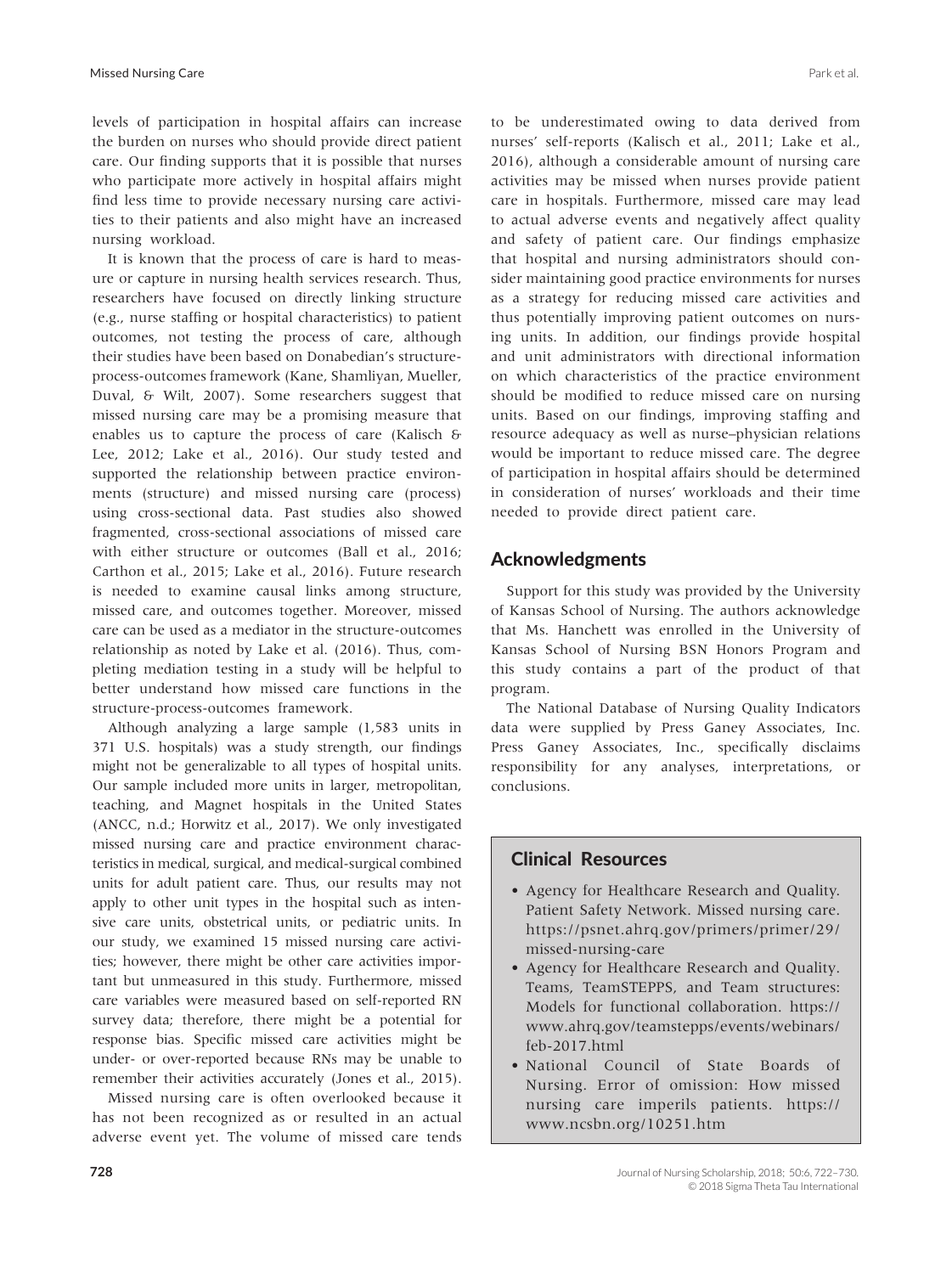#### **References**

Aiken, L. H., Clarke, S. P., Sloane, D. M., Sochalski, J. A., & Silber, J. H. (2002). Hospital nurse staffing and patient mortality, nurse burnout, and job dissatisfaction. *Journal of the American Medical Association*, *288*, 1987–1993.

Aiken, L. H., Clarke, S. P., Sloane, D. M., Lake, E. T., & Cheney, T. (2008). Effects of hospital care environment on patient mortality and nurse outcomes. *Journal of Nursing Administration*, *38*, 223–229. [https://doi.org/10.1097/01.](https://doi.org/10.1097/01.NNA.0000312773.42352.d7) [NNA.0000312773.42352.d7](https://doi.org/10.1097/01.NNA.0000312773.42352.d7)

American Nurses Credentialing Center. (n.d.). *ANCC Magnet recognition program*. Retrieved from [https://](https://www.nursingworld.org/organizational-programs/magnet/) [www.nursingworld.org/organizational-programs/magnet/](https://www.nursingworld.org/organizational-programs/magnet/)

Ball, J. E., Murrells, T., Rafferty, A. M., Morrow, E., & Griffiths, P. (2013). "Care left undone" during nursing shifts: Associations with workload and perceived quality of care. *BMJ Quality & Safety*, *23*, 116–125. <https://doi.org/10.1136/bmjqs-2012-001767>

Blackman, I., Henderson, J., Willis, E., Hamilton, P., Toffoli, L., Verrall, C., & Harvey, C. (2014). Factors influencing why nursing care is missed. *Journal of Clinical Nursing*, *24*, 47–56. [https://doi.org/10.1111/](https://doi.org/10.1111/jocn.12688) [jocn.12688](https://doi.org/10.1111/jocn.12688)

Blegen, M. A., Goode, C. J., Spetz, J., Vaughn, T., & Park, S. H. (2011). Nurse staffing effects on patient outcomes: Safety-net and non-safety-net hospitals. *Medical Care*, *49*, 406–414. [https://doi.org/10.1097/](https://doi.org/10.1097/MLR.0b013e318202e129) [MLR.0b013e318202e129](https://doi.org/10.1097/MLR.0b013e318202e129)

Carthon, J. M., Lasater, K. B., Sloane, D. M., & Kutney-Lee, A. (2015). The quality of hospital work environments and missed nursing care is linked to heart failure readmissions: A crosssectional study of US hospitals. *BMJ Quality & Safety*, *24*, 255–263.

Cho, S., Kim, Y., Yeon, K., You, S., & Lee, I. (2015). Effects of increasing nurse staffing on missed nursing care. *International Nursing Review*, *62*, 267–274. <https://doi.org/10.1111/inr.12173>

Donabedian, A. (1988). The quality of care. How can it be assessed? *Journal of the American Medical Association*, *260*, 1743–1748.

Friese, C. R., & Himes-Ferris, L. (2013). Nursing practice environments and job outcomes in ambulatory oncology settings. *Journal of Nursing Administration*, *43*, 149–154. [https://doi.org/10.1097/](https://doi.org/10.1097/NNA.0b013e318283dc3f) [NNA.0b013e318283dc3f](https://doi.org/10.1097/NNA.0b013e318283dc3f)

Horwitz, L. I., Bernheim, S. M., Ross, J. S., Herrin, J., Grady, J. N., Krumholz, H. M., & Lin, Z. (2017). Hospital characteristics associated with risk-standardized readmission rates. *Medical Care*, *55*,

528–534. [https://doi.org/10.1097/](https://doi.org/10.1097/mlr.0000000000000713) [mlr.0000000000000713](https://doi.org/10.1097/mlr.0000000000000713)

Jones, T. L., Hamilton, P., & Murry, N. (2015). Unfinished nursing care, missed care, and implicitly rationed care: State of the science review. *International Journal of Nursing Studies*, *52*, 1121– 1137. <https://doi.org/10.1016/j.ijnurstu.2015.02.012>

Kalisch, B., Tschannen, D., Lee, H., & Friese, C. R. (2011). Hospital variation in missed nursing care. *American Journal of Medical Quality*, *26*, 291–299. <https://doi.org/10.1177/1062860610395929>

Kalisch, B. J., Landstrom, G. L., & Hinshaw, A. S. (2009). Missed nursing care: A concept analysis. *Journal of Advanced Nursing*, *65*, 1509–1517. [https://](https://doi.org/10.1111/j.1365-2648.2009.05027.x) [doi.org/10.1111/j.1365-2648.2009.05027.x](https://doi.org/10.1111/j.1365-2648.2009.05027.x)

Kalisch, B. J., & Lee, K. H. (2012). Missed nursing care: Magnet versus non-Magnet hospitals. *Nursing Outlook*, *60*, e32–e39. [https://doi.org/10.1016/j.](https://doi.org/10.1016/j.outlook.2012.04.006) [outlook.2012.04.006](https://doi.org/10.1016/j.outlook.2012.04.006)

Kalisch, B. J., Tschannen, D., & Lee, K. H. (2012). Missed nursing care, staffing, and patient falls. *Journal of Nursing Care Quality*, *27*, 6–12. [https://doi.](https://doi.org/10.1097/ncq.0b013e318225aa23) [org/10.1097/ncq.0b013e318225aa23](https://doi.org/10.1097/ncq.0b013e318225aa23)

Kalisch, B. J., Xie, B., & Dabney, B. W. (2014). Patient-reported missed nursing care correlated with adverse events. *American Journal of Medical Quality*, *29*, 415–422. [https://doi.](https://doi.org/10.1177/1062860613501715) [org/10.1177/1062860613501715](https://doi.org/10.1177/1062860613501715)

Kane, R. L., Shamliyan, T., Mueller, C., Duval, S., & Wilt, T. J. (2007). The association of registered nurse staffing levels and patient outcomes: Systematic review and meta-analysis. *Medical Care*, *45*, 1195–1204.

Kutney-Lee, A., Germack, H., Hatfield, L., Kelly, S., Maguire, P., Dierkes, A., & Aiken, L. H. (2016). Nurse engagement in shared governance and patient and nurse outcomes. *Journal of Nursing Administration*, *46*, 605–612. [https://doi.org/10.1097/](https://doi.org/10.1097/NNA.0000000000000412) [NNA.0000000000000412](https://doi.org/10.1097/NNA.0000000000000412)

Lake, E. T. (2002). Development of the Practice Environment Scale of the Nursing Work Index. *Research in Nursing & Health*, *25*, 176–188. [https://](https://doi.org/10.1002/nur.10032) [doi.org/10.1002/nur.10032](https://doi.org/10.1002/nur.10032)

Lake, E. T. (2007). The nursing practice environment: Measurement and evidence. *Medical Care Research and Review*, *64*, 104S–119S.

Lake, E. T., Germack, H. D., & Viscardi, M. K. (2016). Missed nursing care is linked to patient satisfaction: A cross sectional study of US hospitals. *BMJ Quality & Safety*, *25*, 535–543. [https://doi.](https://doi.org/10.1136/bmjqs-2015-003961) [org/10.1136/bmjqs-2015-003961](https://doi.org/10.1136/bmjqs-2015-003961)

Ma, C., & Park, S. H. (2015). Hospital Magnet status, unit work environment, and pressure ulcers.